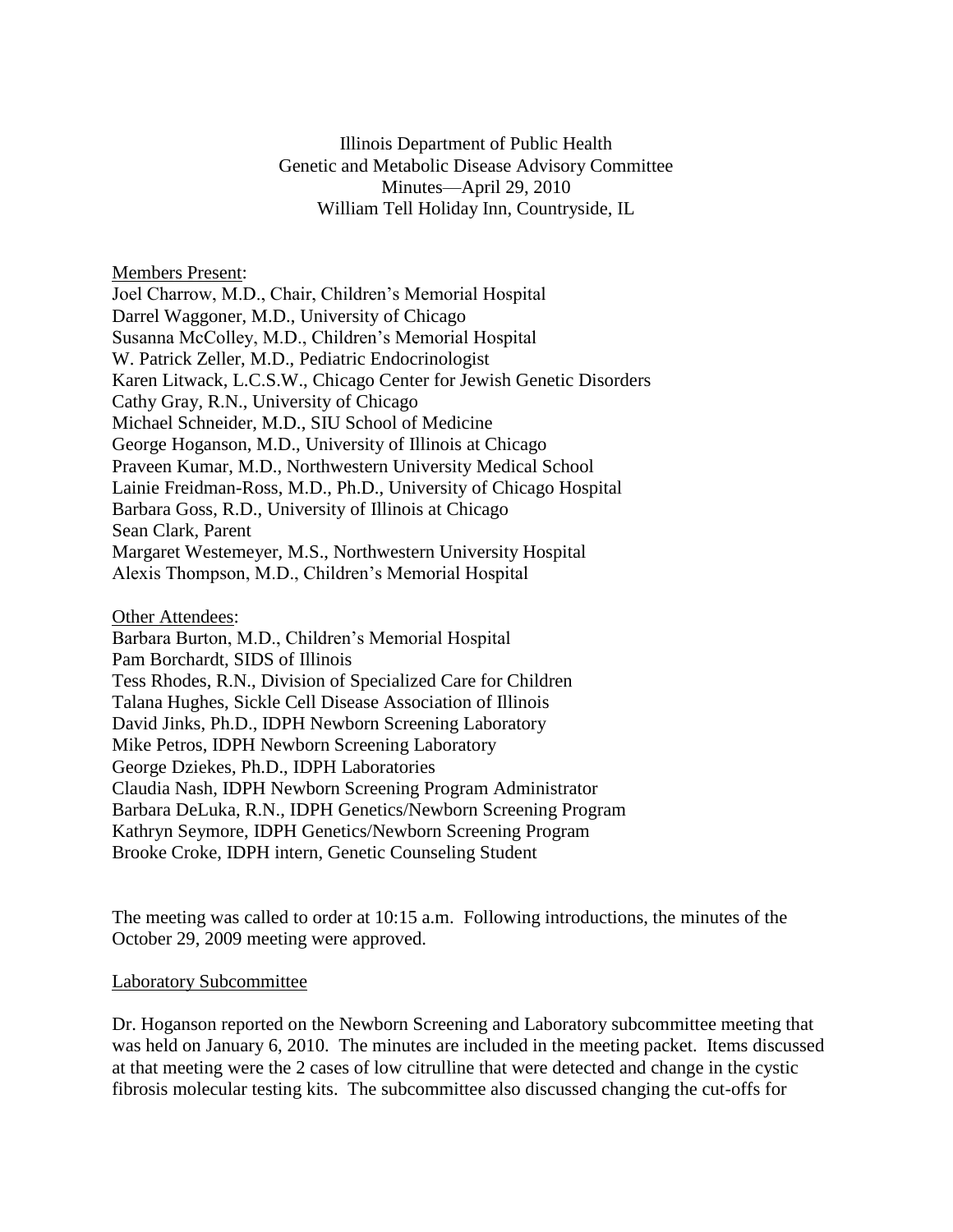galactosemia to detect more cases of GALK and GALE. There was discussion about the 14-day repeat newborns screens for babies in NICU, and whether to continue this or to change to 28 or 30 days, as is done in some states. More information will be collected from other states for further discussion of this at the next subcommittee meeting. It was suggested that there be a separate ad hoc committee formed to discuss creating a formal system for adding disorders to the newborn screening panel, such as SCID, and a policy for the retention of blood cards for future use.

## LSD Subcommittee

The metabolic specialists have developed follow-up protocols for the five lysosomal storage disorders that will be added in November. This group will discuss data collection at the next meeting in October before the pilot starts in November. The state of Missouri is preparing to test for the same 5 LSDs, and New Mexico and New York are expected to follow. Informational materials for these disorders are being developed by a committee of the NIH.

# LSD Screening Update

Dr. Jinks reported that the delivery of the instrument from Advanced Liquid Logic (ALL) had been delayed until next month because of issues with a formal agreement between IDPH and ALL. The IDPH lab will start a pilot project with three of the disorders. Also, it has been decided that DNA screening for Krabbe will be done outside the state laboratory.

## Cystic Fibrosis Update

Dr. McColley gave a report on several aspects of cystic fibrosis testing, including a project conducted by a genetic counseling student to determine the knowledge of parents about cystic fibrosis and the appropriate time for provision of genetic counseling for parents about the disease. At this time, there are no known missed cases of CF during the first two years of newborn screening. The false positive rate is about as expected. It was also explained that DSCC policy for coverage of CF care is that annual follow-up must be done at an accredited CF center.

## IDPH Newborn Screening Laboratory

It was noted that there have been a significant number of confirmed cases with borderline initial newborn screening results. There were two cases of tyrosinemia with found medically that had negative initial NBS results. There were two cases of organic acid disorders an MMA and a 2MBCD with initial normal screening results, which are to be investigated, and a large number of 'unknown variant galactosemias'. It was suggested that the program change their diagnosis information forms which are sent to specialists, in order to get more precise diagnostic information and perhaps improve compliance with completing these forms. Also, it is assumed that there have been more than the three known hemoglobin H confirmed cases, probably because primary care providers are not following up with DNA testing on these babies.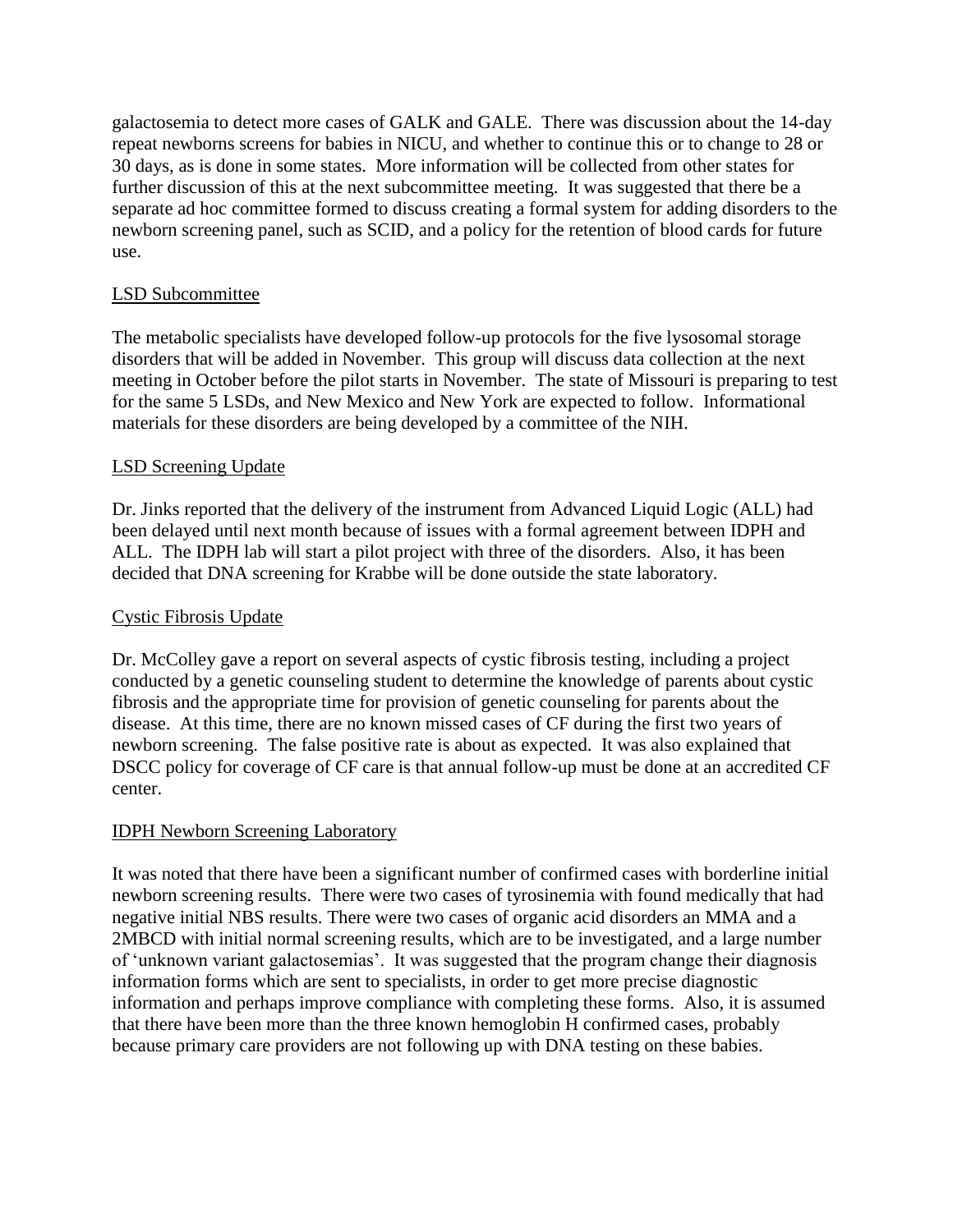With regard to the Perkin-Elmer database, the lab is entering some samples into both the current and new databases. The lab intends to go live with the Perkin-Elmer system July 1, with the follow-up staff ready by August 1. Ultimately, electronic exchange of data with hospitals/ providers and IDPH will be possible.

### Newborn Screening Follow-up

Information was presented regarding the timing of laboratory receipt of specimens from hospitals. Ninety-eight percent of specimens are now received within 5 days of collection. There was a question as to whether 100% of newborns are tested. This is not known, however, there are only 5 known babies born in 2009 that were not tested.

### SIDS Program

A handout was provided that shows a dramatic decrease in SIDS deaths over the years. It was also reported that legislation was just passed for all hospitals to provide SIDS education to new parents and/or caregivers.

### Genetics Grants

Claudia gave a brief overview of the grant program. Karen Burget, who is in charge of about 60 of the grants, is going to be retiring at the end of the year. The genetics conference was cancelled for this year, however, genetics staff organized two school health conferences for nurses, which were well received. They also provided information to genetic counselors and health departments about family health history in conjunction with DNA day. The level of funding for FY2011 is not known, but it is expected that funding for the State Genetics Plan grants will not be renewed. Kate Seymore, who takes care of the sickle cell grants, will also be retiring this year.

Further discussion included the following:

Genetics Program/NBS Follow-up Program will be moving in June, and will also begin validation testing the of the Perkin-Elmer system in June. They also need to update fact sheets, practitioner's manual, brochures to include the LSDs. There are also still two staff vacancies.

There is one vacancy on the Genetics and Metabolic Screening Advisory Committee. Nominees must undergo a background check prior to being appointed.

The Sickle Cell Disease Association of Illinois is continuing its work with Federally Qualified Health Centers for adults with sickle cell disease to promote the medical home concept. They also still receive referrals for all newborns with trait from IDPH.

A new Director has been appointed at DSCC.

The meeting was adjourned at 1:50 p.m. The next meeting will be September 30 in Springfield.